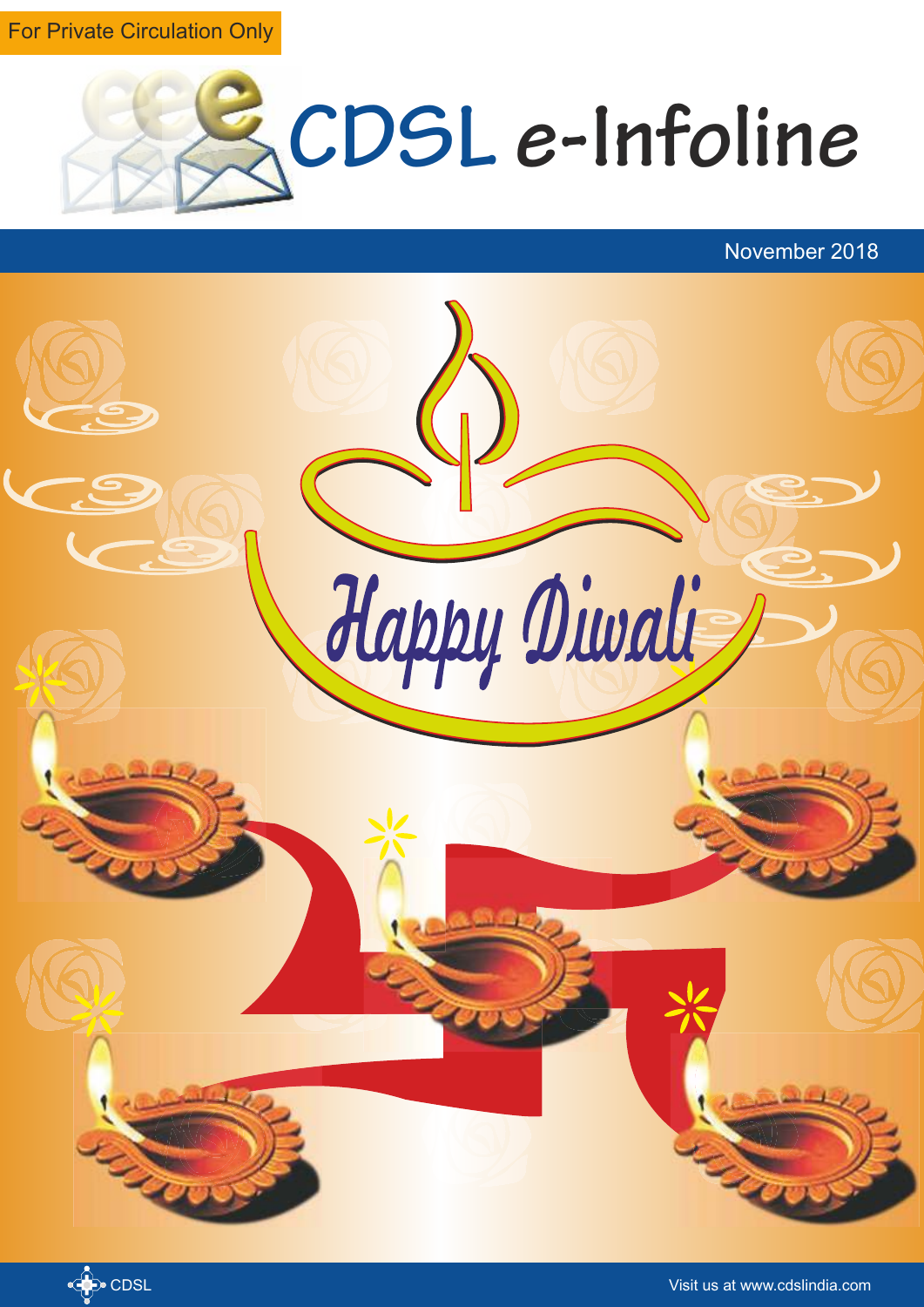## **CDSL e-Infoline**



During the last 12 months, the number of active BO accounts with CDSL has increased from 1.36 Crore as on October 31, 2017 to 1.63 Crore as on October 31, 2018, which indicates growth of 19.85 %.



As on October 31, 2018 CDSL has 596 DPs offering DP services from over 17,000 locations across the country. These DPs comprise of CMs, Banks, NBFCs & Custodians.





The securities of almost all listed companies have been admitted with CDSL for demat. Further, a large number of Private Limited and unlisted companies are also admitted with CDSL. As on October 31, 2018, the securities of 11,702 unique companies have been admitted for demat with CDSL.

## **ISSUE OF SECURITIES IN DEMATERIALISED FORM BY UNLISTED PUBLIC COMPANIES**

Ministry of Corporate Affairs (MCA), vide its circular [CDSL/OPS/RTA/POLCY/2018/119](https://www.cdslindia.com/publications/commprocedure.aspx?eventid=RTA2018-119) dated 10th September, 2018 has made amendments to the Companies (Prospectus and Allotment of Securities) Rules, 2014.

The circular specifies that every unlisted public company shall facilitate dematerialisation of all its existing securities by:

- making necessary application to a depository as defined in clause (e) of sub-section (1) of section 2 of the Depositories Act, 1996
- shall secure International security Identification Number (ISIN) for each type of security
- <sup>l</sup> Inform all its existing security holders about such facility.

In order to fulfil the above requirements, we invite you to admit your securities with CDSL. For a detailed procedure and documentation, kindly visit https://www.cdslindia.com/issuer/issuer-joiningpro.html.

For further clarification / information in this regard, kindly contact Ms. Neeta Phadke, Ms. Vaishali Dhumal, Ms. Veena Yadav, Mr. Prashant Manohar and Mr. Santosh Kulkarni on (022) 2305- 8683/8688/ 8695/8690 and email on issueradmission@cdslindia.com .

## **RTASERVICES BY CVL**

CDSL Ventures Limited (CVL) has obtained registration from SEBI as a category–I, Registrar & Share Transfer Agent. This enables CDSLgroup to extend its portfolio of services to its stakeholders under one roof. CVLwould offer:

- RTA services to Issuers for equity and debt securities with primary focus on unlisted companies.
- A client Company signing up for CVL RTA services would enjoy the following benefits:-
- a. Enhanced security and dealing with an Institution of repute
- b. Reduced documentation
- c. Improved time lines

Joining formalities for RTAservices would entail:

- Bipartite agreement between CVLand Issuer.
- Master Creation Form
- Board Resolution and Signature of Authorised signatory

For any queries, kindly contact Mr. Milind on 022- 61216913, milinds@cdslindia.com or Mr. Nilesh chalke on 022- 61216905, nileshc@cdslindia.com .

## **NISM DEPOSITORYOPERATIONS CPE PROGRAM**

As an NISM accredited CPE Provider for conducting the Depository Operations Program, CDSL conducted Continuing Professional Education (CPE) training programmes at Mumbai on October 20, 2018, at Cochin on October 27, 2018 and Ludhiana on October 27, 2018.

## **DPs ADMITTED IN CDSL**

| <b>DPID</b> | <b>OLD NAME</b>                        |  |
|-------------|----------------------------------------|--|
| 87000       | ASTITVA CAPITAL MARKET PRIVATE LIMITED |  |
| 87100       | MY MONEY SECURITIES LIMITED            |  |
| 87200       | KLAY SECURITIES PRIVATE LIMITED        |  |

## **CHANGE IN RTANAME**

| <b>RTA ID</b> | <b>OLD NAME</b>                                 | <b>NEW NAME</b>                                 |
|---------------|-------------------------------------------------|-------------------------------------------------|
| 146           | DATAMATICS FINANCIAL<br><b>SERVICES LIMITED</b> | DATAMATICS BUSINESS<br><b>SOLUTIONS LIMITED</b> |

#### **SEBI – INTERNATIONAL ORGANIZATION OF SECURITIES COMMISSION(IOSCO)WORLD INVESTOR WEEK-2018**

CDSL is committed for Investor Education & has been conducting Investor Awareness Programs for spreading financial literacy among Indian Investors. During 1<sup>st</sup> October 2018 to 7th October 2018, CDSL celebrated World Investor Week (WIW 2018) along with SEBI across India. To celebrate this week, CDSL organized Investor Awareness Programs with its DPs for different categories of investors which includes college students.